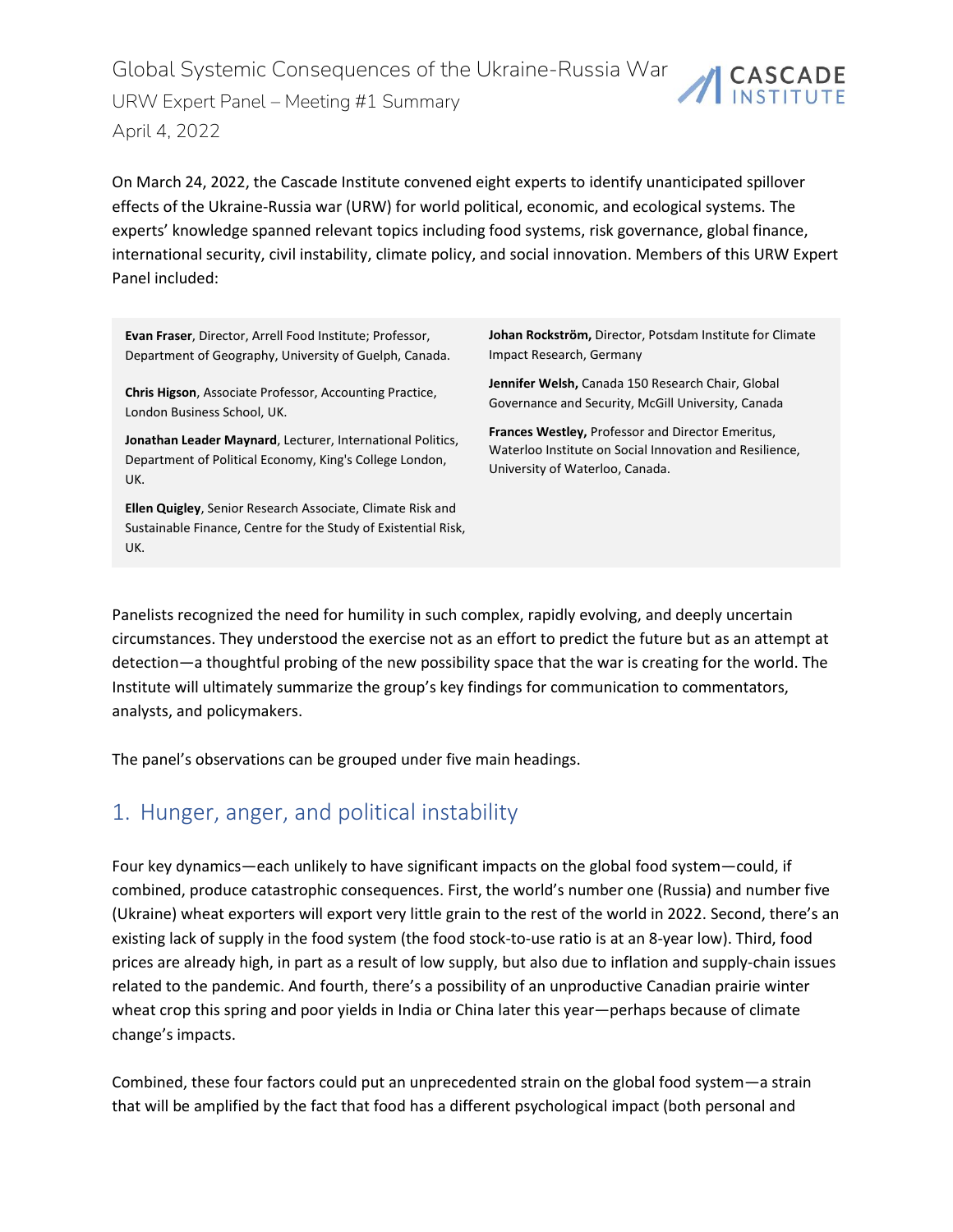social) than other commodities. Problems in the food system like soaring food prices are more likely to trigger anger than other systemic stresses, and this anger then puts pressure on existing social fault lines. We observed this dynamic during the Arab Spring, which was triggered, in part, by rising food prices. Food system pressure is most likely to affect net-importing countries, countries in the global south, and BIPOC communities, because they are more likely to be food insecure.

As a response to rising food insecurity, we will see countries decrease (but not abandon) reliance on food imports by increasing self-sufficiency. The comments on food set the stage for panelists' later observations about how the war might be redrawing the contours of the global economy.

## 2. Deglobalization and the reconstitution of world order

Panelists identified several trends that are both pulling the global economic order apart and reconstituting it in new ways. To the surprise and dismay of the West, a significant number of "nonaligned" states—including such democracies such as India and South Africa—have not rushed to join the West's "moral high ground" in denouncing Russia. We may not see a clean schism between two camps as occurred in the Cold War, but a far more fragmented world order.

Many of these non-aligned states and states that are sympathetic to Russia could be learning from Putin's mistakes and adapting their behavior. Seeing the West's swift and coordinated response to damage Russia's economy, they will likely conclude that being deeply embedded in a global economy dominated by the US and Europe poses a major risk to regime survival. Countries may seek out or build alternative economic structures, such as the China-led Asian Infrastructure Investment Bank.

Panelists also identified dynamics knitting countries together in new ways. For example, Russia's inability to achieve a quick, decisive victory in Ukraine shows that waging a largescale modern war carries immense costs—even for a country with one of the largest and most technologically advanced militaries in the world. Simultaneously, the West's ability to coordinate sanctions quickly and effectively signals that it can still impose great costs (and benefits) on other states. Both outcomes raise incentives for international cooperation.

But the influx of Ukrainian refugees into Eastern Europe and beyond is a reminder of how migration flows are expected to grow exponentially in the coming decades, as people flee countries ravaged by the impacts of climate change—creating new (and likely conflictual) connections among countries. International humanitarian organizations are ill-equipped to handle this growing crisis.

### 3. Moribund institutions for international cooperation

The war could dramatically accelerate the ongoing erosion of institutions set up to prevent and address wars and humanitarian crises. The UN Security Council, in particular, has proved utterly ineffective. Great powers have filled this global-governance vacuum with ad hoc processes, underlining the fact that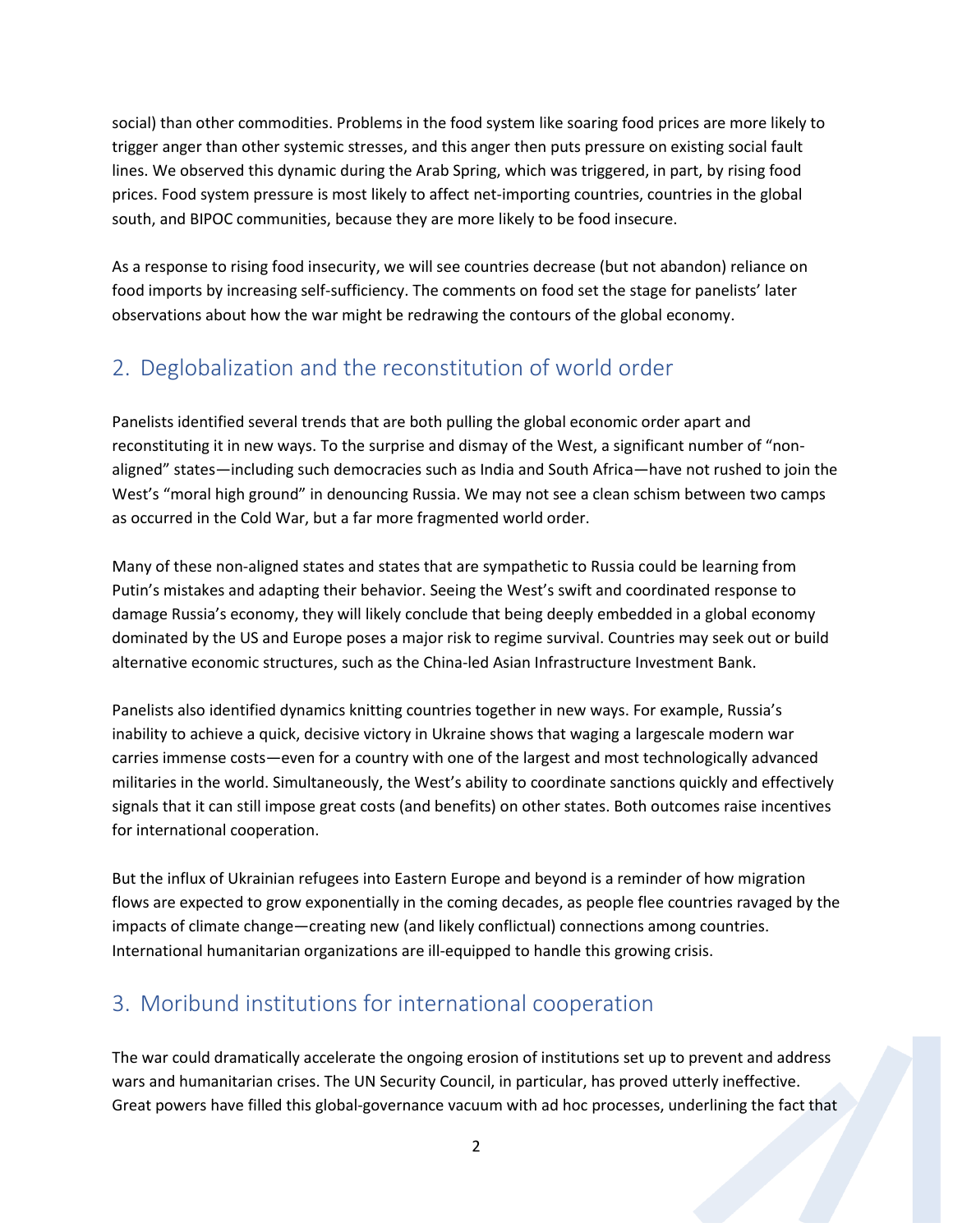in a world fraught with common challenges, countries still need to communicate and coordinate their actions with one another. But in a more fragmented or even "club-based" world order, we can expect international institutions will become even more "ideologically defined."

The Russian invasion has further eroded humanitarian norms and underlined the failure of international humanitarian law. For example, the International Committee of the Red Cross, which requires consent to operate from all warring parties, has been unable to provide adequate relief in Ukraine. Also, as Russia has failed to achieve its war aims through conventional combat, its military has increasingly turned to indiscriminate bombardment that has caused humanitarian atrocities; this military failure has also increased Russia's incentives to use unconventional tactics like cyberwarfare, and (potentially) chemical, biological, and nuclear weapons. The world needs a different kind of humanitarian actor that can operate effectively in extremely hostile military environments.

### 4. A tightening of ideological competition

Panelists observed an acceleration of ideological competition in world politics. States such as Russia and China, which analysts once falsely labeled as "nonideological" or "strategic opportunists," are clearly motivated by distinct worldviews, beliefs, and goals that run contrary to the West's dominant ideology. For states more sympathetic to Putin's worldview, the war has likely entrenched their perception of globalization and economic integration as vehicles for Western values that threaten their regimes. Heightened ideological competition will increase incentives for states to interfere in foreign elections.

Deepened ideological cleavages at the international level will likely stimulate greater domestic ideological polarization, especially in countries with ideological interests that pull them towards both Western and non-Western camps (e.g., Saudi Arabia).

The Ukraine-Russia war will embolden the increasingly transnational fascist and white-nationalist movements. Putin's actions and ideology are a reaction to a fear of societal decline. A collective "psychology of decline" is rapidly propagating in once-prosperous communities around the world. Wholesale restructuring of the global economy as it decarbonizes will help this psychology spread further in communities that the energy transition leaves behind.

# 5. Two trajectories in the Anthropocene

The Ukraine-Russia war presents us with two pathways for how humanity could navigate the climate crisis in this critical decade. On the one hand, rising energy and fertilizer prices, food crises, and a reenergized nuclear rivalry could lead us down a dark path, where states build higher and higher walls while climate change accelerates. In many countries that have recently committed to decarbonizing their economies (e.g., Canada), special interests seeking investment in new oil and gas production are once again arguing for "democratic energy" and "energy sovereignty." These pressures could help